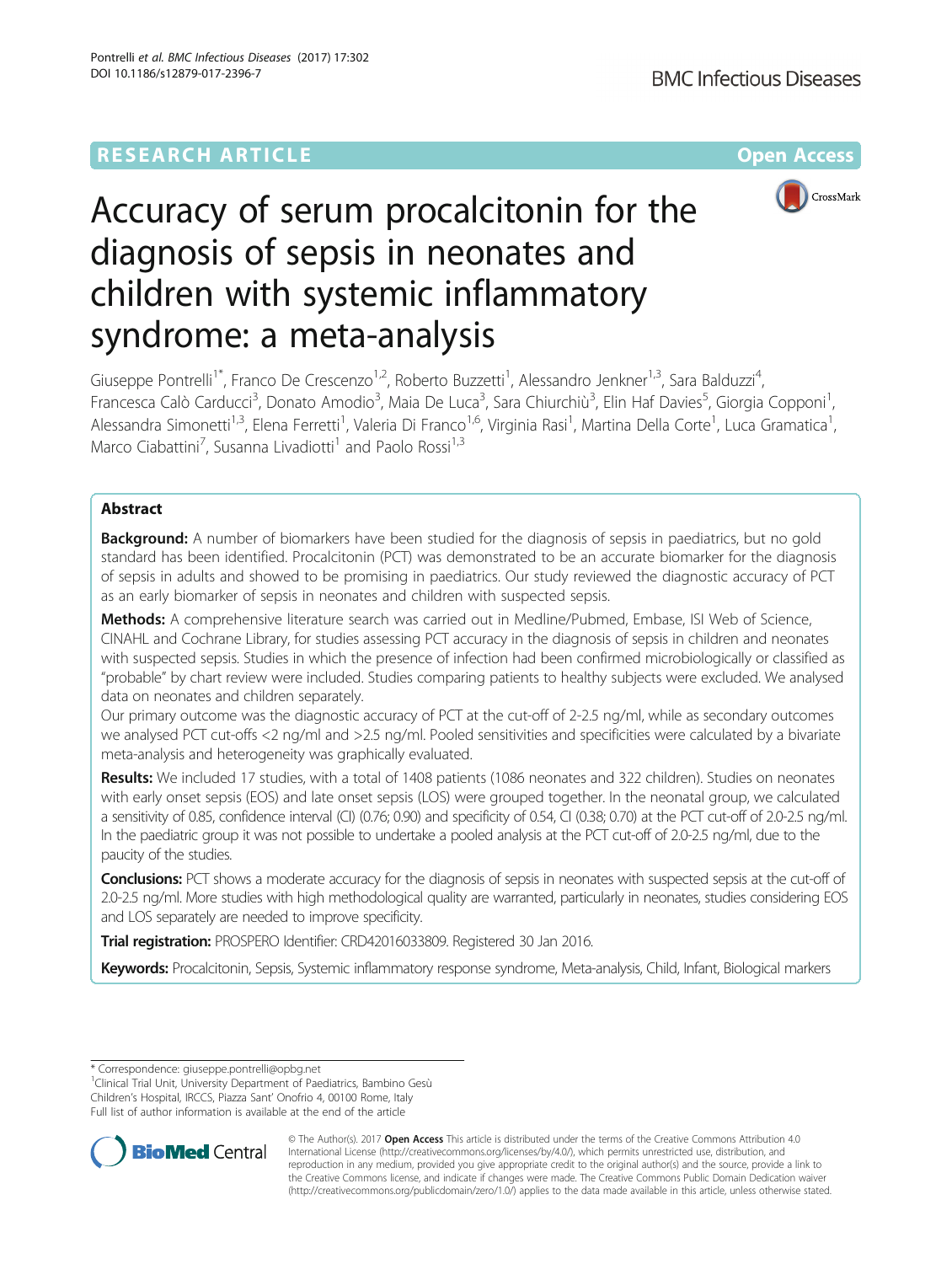#### Background

Sepsis is an on-going clinical problem, and a leading cause of death in adults and children. It has been defined as a systemic inflammatory response syndrome (SIRS) caused by bloodstream infections [\[1](#page-9-0), [2](#page-9-0)] or, more recently, as life-threatening organ dysfunction caused by a deregulated host response to infection [[3\]](#page-9-0).

Several inflammatory mediators are involved in the pathogenesis of sepsis: coagulation, innate and adaptive immune response, intermediary metabolism products, all together interacting and leading to this abnormal response [[4\]](#page-10-0).

SIRS may not only be determined by infections but also non-infectious causes, such as autoimmune disorders, pancreatitis, vasculitis, thromboembolism, burns, or surgery procedures. SIRS in paediatrics is defined by at least two of the following parameters, one of which must be abnormal temperature or leukocyte count: hyperthermia or hypothermia (>38.5 °C or <36 °C), tachycardia (defined as a mean heart rate more than two standard deviations above normal for age) or bradycardia for children less than 1 year old (defined as a mean heart rate < 10th percentile for age), tachypnea (mean respiratory rate more than two standard deviations above normal for age), leukocyte count elevated or depressed for age, or >10% immature neutrophils [\[5\]](#page-10-0).

Sepsis has been categorized in the neonatal period as early onset sepsis (EOS) and late onset sepsis (LOS) if occurring in the first 72 h after birth or later. The main risk factors and the pathogens associated are different, being in EOS chorioamnionitis, bacterial colonization of the birth canal, Group B streptococci (GBS) and Escherichia coli; in LOS healthcare acquired infections, preterm delivery and Coagulase negative streptococci [[6](#page-10-0)].

The diagnosis of sepsis is made in children with SIRS in presence of a proven infection by a positive blood culture, or probable infection by a complete and often a posteriori review of clinical, laboratory and radiological data [[2,](#page-9-0) [4](#page-10-0), [5](#page-10-0)]. Blood culture is currently the reference standard for the confirmation of the diagnosis of sepsis. However, even if it represents a fundamental tool for the etiologic diagnosis and for the establishment of a targeted therapy, it has important and significant limitations, such as the time delay in obtaining results and a high percentage of false negatives [\[7](#page-10-0), [8\]](#page-10-0). Delay in antibiotic treatment of infected children is associated with a significant risk in terms of mortality and morbidity [[6](#page-10-0)].

Biomarkers can play an important role in providing a timely diagnosis of sepsis, helping the differential diagnosis with non-infectious SIRS and the decision-making in the initial management. In paediatrics, the most frequently employed biomarker to differentiate sepsis from non-infectious SIRS is the C-reactive protein (CRP), which, however, is highly non-specific and has an

unfavourable kinetics [[9\]](#page-10-0). Among the different molecules investigated as biomarkers of sepsis, procalcitonin (PCT) seems to be one of the most promising [\[10](#page-10-0)–[12\]](#page-10-0). PCT is a 116-aminoacids pro-hormone, physiologically produced by thyroid C-cells as precursor of calcitonin, an acute phase protein secreted by several tissues in response to various endogenous and exogenous stimuli such as cytokines and lipopolysaccharide, acting as a chemo-attractant factor on blood monocytes [[13\]](#page-10-0). In healthy neonates, plasma PCT values increase gradually after birth, reach peak values after 24 h of age (mean 1.5-2.5 ng/ml, range 0.1-20 ng/ml) and then decrease to normal values below 0.5 ng/ml by 48-72 h of age. A number of studies in children and neonates after 72 h of age, demonstrated that PCT values less than 0.5 ng/ml seem to be normal; increases to 0.5-2 ng/ml seem to be related to non-infectious inflammation, viral or focal bacterial infections; increases above a PCT value of 2-2.5 ng/ml, seem to be related to bacterial or fungal systemic infections [\[14](#page-10-0)–[16\]](#page-10-0). PCT as a diagnostic biomarker for sepsis in individuals with SIRS has been well evaluated in adults [\[11](#page-10-0), [17](#page-10-0)–[25](#page-10-0)]. Various metaanalyses in paediatric age groups have been done so far [[16, 26, 27\]](#page-10-0), but no one has evaluated the role of PCT in sepsis for children and neonates with SIRS or suspected sepsis, the most useful setting for clinicians. Therefore, our objective was to assess the diagnostic accuracy of PCT to differentiate between sepsis and systematic inflammatory response syndromes of non-infectious origin in children and neonates with suspected sepsis.

#### Methods

The protocol for this review was accepted and registered on PROSPERO international prospective register of systematic reviews under the number CRD42016033809.

#### Search strategy

We searched Medline/Pubmed, Embase, ISI Web of Science, CINAHL, Cochrane Library, for studies that assessed the accuracy of PCT for the diagnosis of sepsis in neonates and in children over 44 weeks, defined as "paediatric age". The search algorithm used for each database is available in the Additional file [1.](#page-9-0) No start date limit was used and the search strategy was performed in August 2014 and updated until the cut off date of December 2015. To expand our search, reference lists of the retrieved articles were also screened for additional studies. We also searched grey literature through Open Sigle. No language limits were applied.

#### Selection criteria

We included all studies regardless of study design: prospective or retrospective that met the following criteria: assessing the accuracy of PCT for diagnosis of sepsis in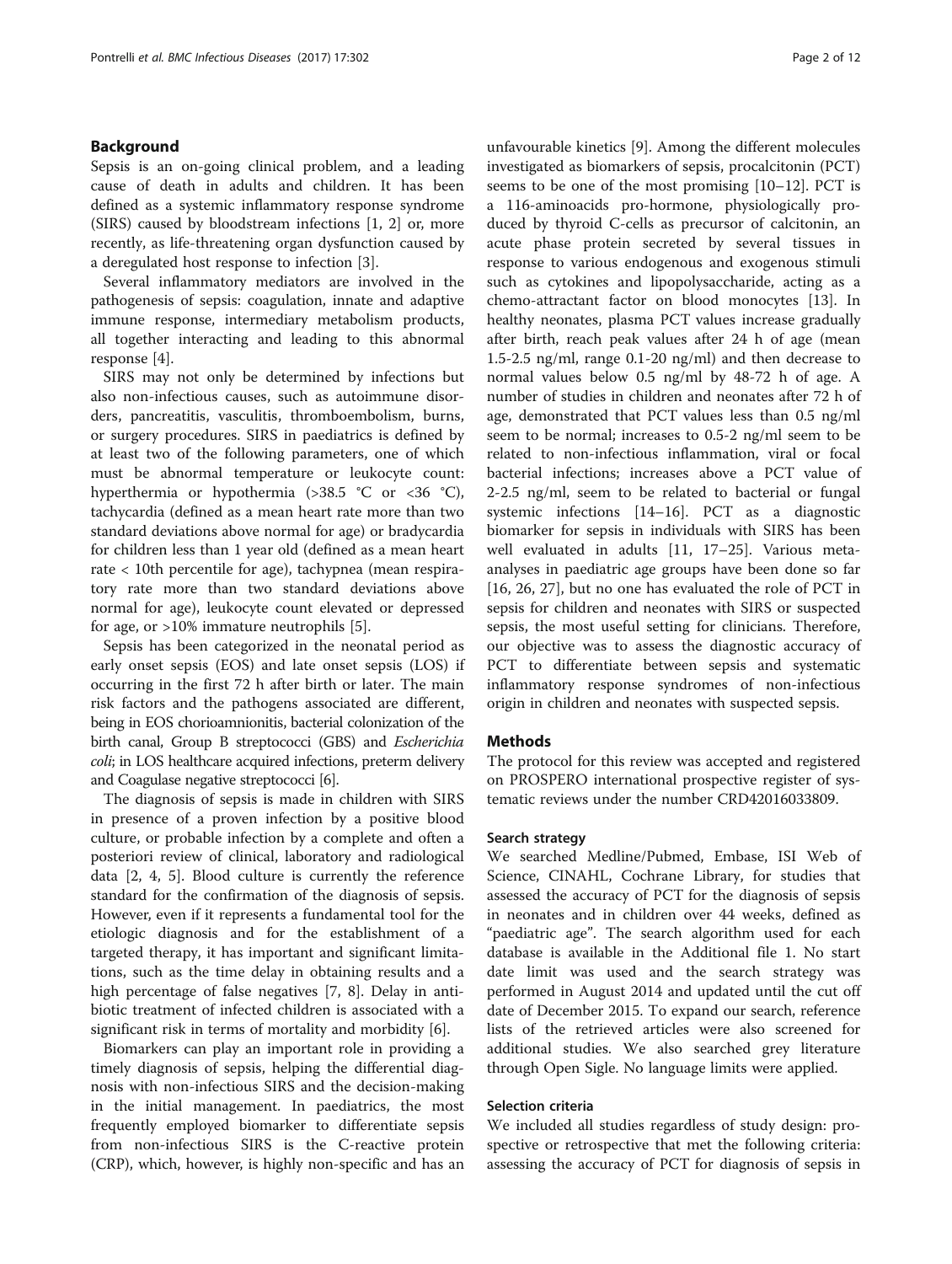children and neonates with SIRS or suspected sepsis, providing sensitivity (true-positive rate) and specificity (true-negative rate). The presence of infection had to be microbiologically confirmed (positive culture, microscopy or polymerase chain reaction) or evaluated as probable by chart review.

We excluded: a) articles not regarding sepsis or not assessing PCT; b) studies not in children or neonates; c) studies using only healthy children or neonates as controls; d) studies on children or neonates without probable infection; e) review articles, editorials or letters, expert opinions, comments and animal experiments.

At least two reviewers independently evaluated titles and abstracts and selected relevant studies for inclusion. If this could not be done reliably by title and abstract, the full text version was retrieved. Any disagreement was resolved by discussion within reviewers, or by an independent reviewer. Reason for exclusion of studies was recorded.

#### Data extraction

Data about the following variables were extracted independently by at least two reviewers: year of publication, clinical setting (neonatal or paediatric intensive care unit, or general ward), age at diagnosis, sample size, design of the study, prevalence of sepsis, laboratory methods, cut-off points, timing of tests, inclusion criteria (SIRS or suspected sepsis), outcome diagnosis (sepsis confirmed by microbiological test or by chart review) and when reported, the main measures of test accuracy. Any disagreement on data extraction was resolved by consensus.

#### Quality assessment

The methodological quality of each study was assessed using a checklist based on criteria adapted from the Cochrane Collaboration guidelines and the Quality Assessment Tool for Diagnostic Accuracy Studies (QUADAS-2 score) and applied to each included study. QUADAS-2 is made of four domains: patient selection, index test, reference standard, flow and timing. Each domain evaluates the risk of bias and for the first three there is also an assessment of applicability. Signalling questions are included to help in the judgement about risk of bias [\[28](#page-10-0)]. Each question was assessed by scoring it as "yes", "no", or "unclear" and the risks of bias and the concerns on applicability were scored as "high", "low" or "unclear", depending on the answers of the signalling questions. At least two authors scored independently, and differences were resolved by consensus or by a third reviewer.

#### Statistical analysis

We extracted information on true positives (tp), false negatives (fn), false positives (fp), and true negatives (tn) for each study. We carried out primary analyses considering neonates and children as two different groups. We then conducted further analyses on neonates with suspected EOS as a stand-alone group and on neonates with suspected LOS and children grouped together. We used two-by-two data in order to calculate sensitivities and specificities, along with their 95% confidence intervals. They were graphically evaluated by using forest plots and by plotting study results in ROC space.

Studies were divided into subgroups depending on the specific PCT cut-off considered in their test accuracy analyses. We grouped the studies according to three different PCT ranges:  $\langle 2 \text{ ng/L}; 2-2,5 \text{ ng/L}; \rangle$  >2,5 ng/L on the basis of preliminary observational studies and PCT nomograms [[14, 29](#page-10-0)]. These nomograms showed differences between neonatal and paediatric cut-off values of PCT in healthy populations. Moreover, the 2-2.5 ng/ml cut-off was chosen as proposed by the Expert Meeting on Neonatal and Paediatric Sepsis of European Medicines Agency [\[30\]](#page-10-0). If a study reported results at different cut-offs, we chose one of them for each subgroup.

If adequate data were available, meta-analyses were performed by using the bivariate model [[31\]](#page-10-0) to produce summary sensitivities and specificities. A random-effects model jointly synthesizes sensitivity and specificity by allowing for correlation between them across studies. Average operating points, along with their confidence and predictive regions for each subgroup were calculated whenever possible (i.e. they were not calculated if there were less than three studies in a subgroup). Heterogeneity was graphically evaluated [[32\]](#page-10-0); where heterogeneity was high, the 95% prediction region was much larger than the 95% confidence region. All analyses were performed using Review Manager [\[33](#page-10-0)] and STATA 13 software [\[34\]](#page-10-0).

#### Results

# Selected studies

The literature search generated 993 articles. After reviewing the titles and abstracts, we excluded 807 studies, because they were either reviews or studies in adults or not focused on sepsis or using only healthy subjects as controls. A total of 186 studies were retrieved in full text and assessed for eligibility. Of these 169 were excluded due to their poor design and/or because of identified biases, mostly spectrum bias, or because SIRS was not among the inclusion criteria. Indeed, many studies have been focusing on PCT for the diagnosis of serious bacterial infections such as pneumonia, meningitis or pyelonephritis, but not SIRS and sepsis. In total, 17 studies comprising 1408 patients (1086 neonates and 322 children) were included in the qualitative and quantitative analysis. Of these, 13 studies were in neonates, 3 studies were in children, while one study included both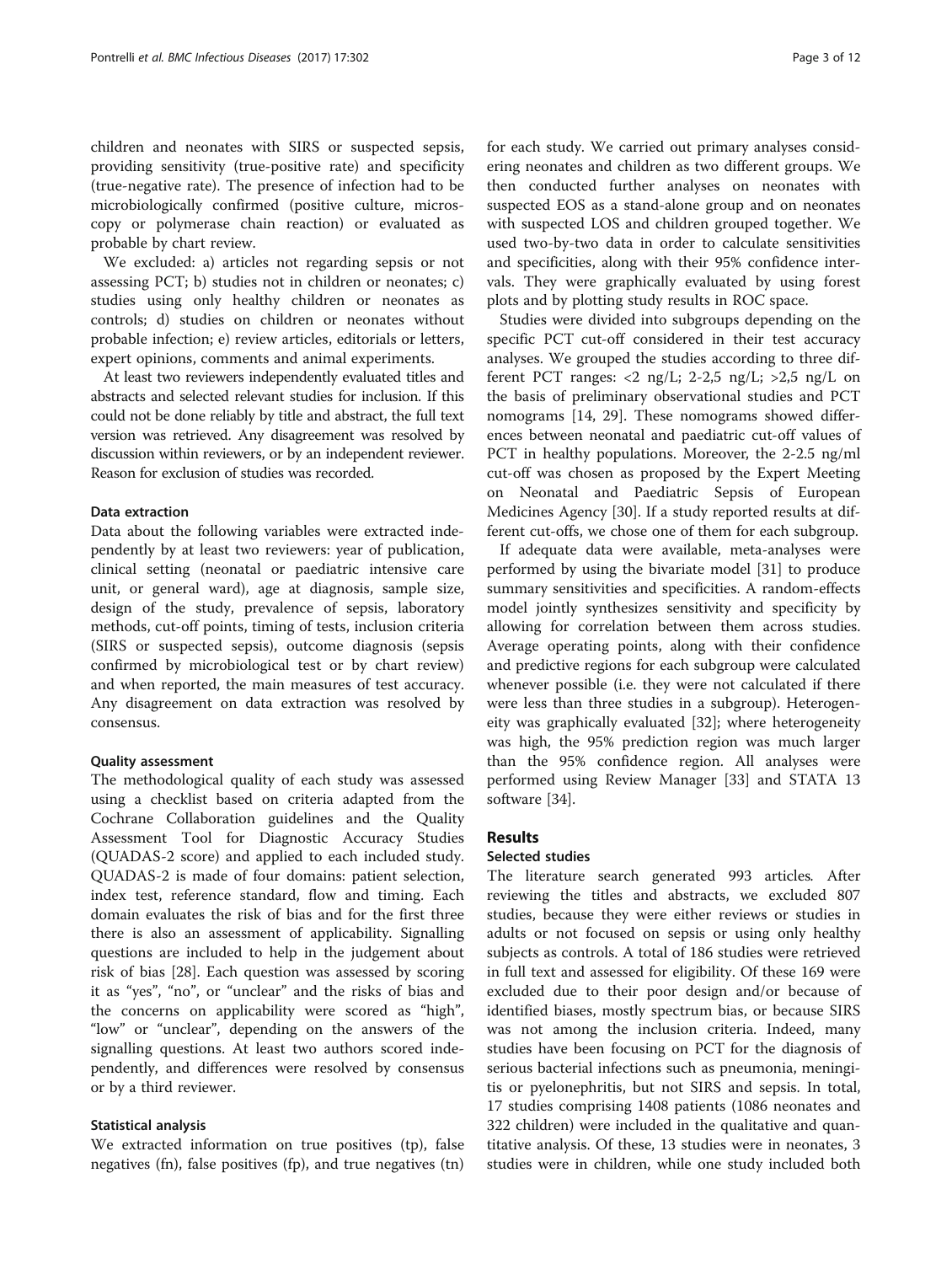[[35\]](#page-10-0). The selection of the studies has been summarized in the flow chart (see Fig. 1).

#### Study characteristics

We split the studies in two groups according to age: neonatal [[35](#page-10-0)–[48](#page-10-0)] and paediatric [\[35,](#page-10-0) [49](#page-11-0)–[51\]](#page-11-0). Moreover, we stratified the data in subgroups according to the cutoff considered in the primary study. PCT cut-offs varied, ranging from 0.5 ng/ml [\[39](#page-10-0), [43\]](#page-10-0) to 25 ng/ml [[37](#page-10-0)] in the neonatal group, and from 0.28 ng/ml [\[35](#page-10-0)] to 10 ng/ml [[52\]](#page-11-0) in the paediatric group. The study design was prospective for both neonatal and paediatric age, with the only exception of a retrospective cross-sectional study [\[45](#page-10-0)] in the neonatal age group. The setting of the studies was uniform, being mostly neonatal or paediatric intensive care units, with the exception of four studies [[41, 45,](#page-10-0) [49](#page-11-0), [51](#page-11-0)] in which patients were treated in hospital wards. Most of the studies (15 out of 17) used a qualitative semi-manual PCT assay. The characteristics of the included studies considering neonates and older children are presented respectively in Table [1](#page-4-0) and in Table [2](#page-5-0). The judgments on the methodological quality of the included studies according to the QUADAS-2 assessments [[28](#page-10-0)] are presented in the Additional file [2.](#page-9-0)

#### Data synthesis in neonatal age

Meta-analytic results show that when using a PCT cutoff of between 2.0 and 2.5 ng/ml, pooled sensitivity is 0.85 (95% CI 0.76; 0.90) and pooled specificity is 0.54 (95% CI 0.38; 0.70) (see Table [3\)](#page-6-0). Figure [2](#page-6-0) shows study results in neonates plotted in the ROC space, broken down by cut-off subgroups with the 95% confidence interval and predictive regions for the summary sensitivity and specificity. The data extracted for the analysis are presented extensively in the Additional file [3](#page-9-0). The forest plot for neonatal age is presented in the Additional file [4.](#page-9-0) When using a PCT cut-off of <2.0 ng/ml, pooled sensitivity is 0.84 (95% CI 0.75; 0.90) and pooled specificity is 0.51 (95% CI 0.37; 0.65). With a PCT cut-off of >2.5 ng/ml, pooled sensitivity is 0.68 (95% CI 0.52; 0.80) and pooled specificity is 0.85 (95% CI 0.70; 0.93). The Galbraith plot does not show heterogeneity among the

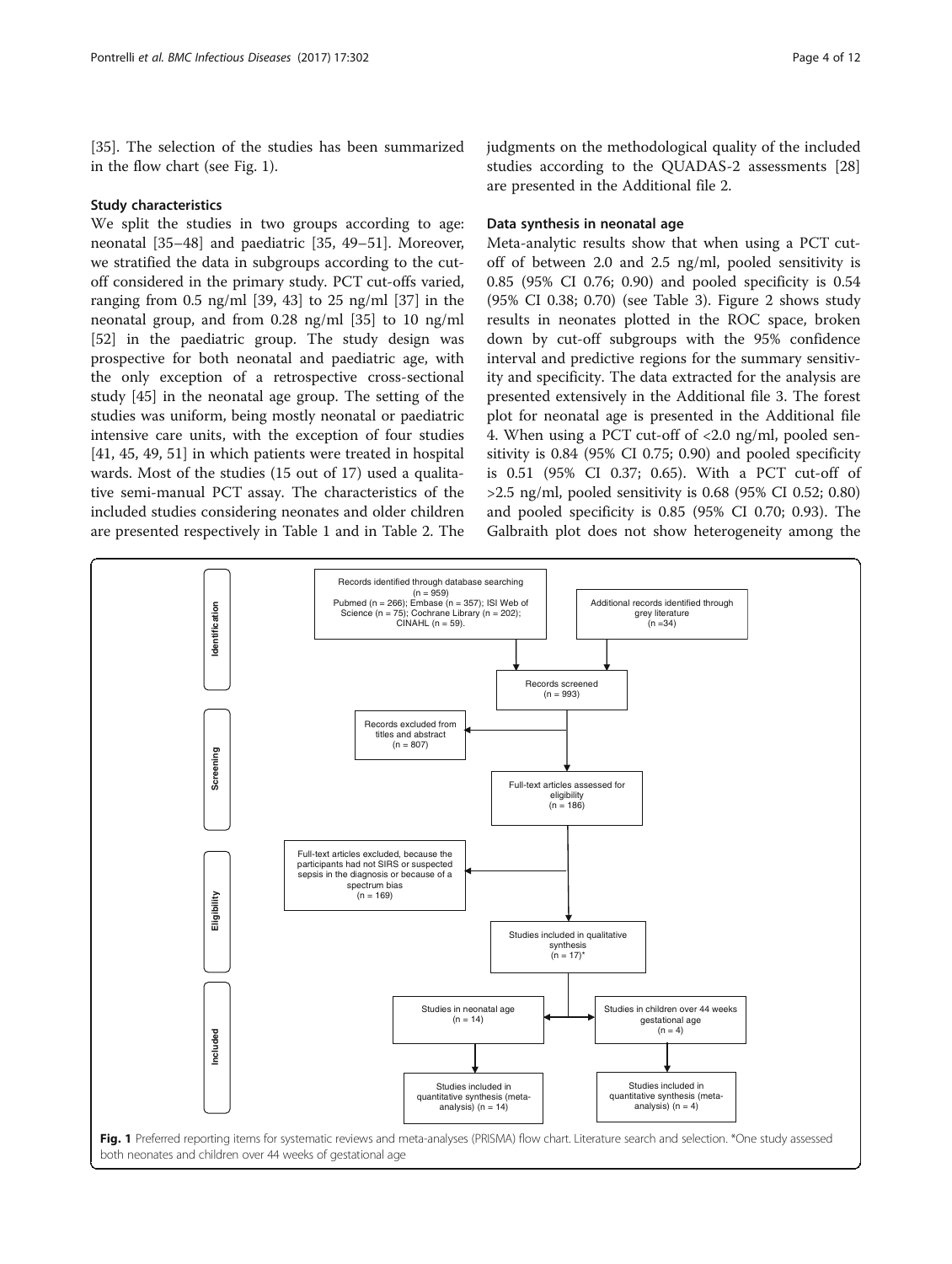<span id="page-4-0"></span>

| Study                      | Design          | Age                                              | Late<br>Early or<br>Onset | Setting          | $\subseteq$   | of sepsis (%)<br>Prevalence | Procalcitonin<br>lab assay | Timing<br>of test                       | (mg/ml)<br>$Cut$ -off<br><b>P</b> | Inclusion<br>Criteria | Diagnosis<br>Sepsis | Sensitivity     | Specificity         | AUC ROC |
|----------------------------|-----------------|--------------------------------------------------|---------------------------|------------------|---------------|-----------------------------|----------------------------|-----------------------------------------|-----------------------------------|-----------------------|---------------------|-----------------|---------------------|---------|
| Adib 2012 [36]             | Cross-sectional | 0 to 28 days                                     | Early and<br>Late         | <b>NICI</b>      | $\odot$       | 29                          | PCT-LIA                    | $\overline{0}$                          | 1.15                              | Suspected<br>sepsis   | $\gtrapprox$        | 20              | $\varphi$           |         |
| Bender 2008 [37]           | Prospective     | $0-72h$                                          | Early                     | <b>NICI</b>      | 123           | 24                          | PCT-LIA                    | $\overline{0}$                          | 5.75                              | Suspected<br>sepsis   | MC or CR            | 88              | 67                  |         |
|                            |                 |                                                  |                           |                  |               |                             |                            |                                         | 25                                |                       |                     | $\overline{21}$ | 92                  |         |
| Bonac 2000 [38]            | Prospective     | 2.5 days                                         | Early                     | <b>NICI</b>      | 38            | $\overline{1}$              | PCT-LIA                    | $\frac{1}{2}$                           | 9,98                              | Suspected<br>sepsis   | MC or CR            | 59              | $\approx$           | 0.61    |
|                            |                 |                                                  |                           |                  |               |                             |                            | 24 h                                    | 13.03                             |                       |                     | 50              | 100                 | 0.73    |
|                            |                 |                                                  |                           |                  |               |                             |                            | 48 h                                    | 3.07                              |                       |                     | 52              | $\overline{5}$      |         |
| Boo 2008 [39]              | Prospective     | Preterm-                                         | Early and<br>Late         | <b>NICT</b>      | 87            | $\overline{21}$             | Semi-quantitative          | $\frac{1}{2}$                           | 05                                | Suspected             | š                   | $\rm ^{\rm 6}$  | $\frac{4}{7}$       |         |
|                            |                 | 54 days                                          |                           |                  |               |                             | PCT-Q                      | ᅩ<br>$12 - 24$                          | $\sim$                            | Sepsis                |                     | $\rm ^{\rm 8}$  | 59                  |         |
|                            |                 |                                                  |                           |                  |               |                             |                            | ᇰ<br>$36 - 48$                          | $\supseteq$                       |                       |                     | $\mathcal{L}$   | 75                  |         |
| Groselj-Grenc<br>2009 [35] | Prospective     | $1-18$ days                                      | Early and Late            | <b>DOIN</b>      | $\frac{1}{2}$ | $\mathbb{S}^3$              | PCT-LIA                    | $\frac{1}{2}$                           | 2.28                              | SIRS                  | MC or CR            | $\approx$       | $48$                | 0.67    |
|                            |                 |                                                  |                           |                  |               |                             |                            | 24 h                                    | 5.55                              |                       |                     | $\overline{3}$  | 100                 | 0.64    |
| Guibourdenche<br>2002 [40] | Prospective     | 1 day                                            | Early                     | $\sum_{i=1}^{n}$ | 120           | $\approx$                   | PCT-LIA                    | $0-72h$                                 | 25                                | Suspected<br>sepsis   | MC or CR            | $\approx$       | $\otimes$           |         |
| Koskenvuo<br>2003 [41]     | Prospective     | $0-72h$                                          | Early                     | Medical          | 22            | 22                          | PCT-LIA                    | 12 h                                    | $\sim$                            | SIRS                  | MC or CR            | 864             | 47.2                |         |
| Lopez Sastre               | Prospective     | 4 - 28 days of life                              | Late                      | <b>NICI</b>      | 100           | 5                           | PCT-LIA                    | $\frac{1}{2}$                           | 0.59                              | Suspected             | $\gtrapprox$        | 82              | $\overline{\infty}$ | 0.78    |
| 2006 [42]                  |                 |                                                  |                           |                  |               |                             |                            | $12 - 24 h$                             | 1.34                              | sepsis                |                     | 74              | $\overline{\infty}$ | 0.81    |
|                            |                 |                                                  |                           |                  |               |                             |                            | ᅩ<br>36-48                              | 0.69                              |                       |                     | 87              | 73                  | 0.80    |
| Naher 2011 [43]            | Cross sectional | 37wks gestational<br>age                         | Early and Late            | <b>NICU</b>      | S             | $\rm 80$                    | Semi-quantitative<br>PCT-Q | $\begin{array}{c}\n0 \\ 0\n\end{array}$ | 30                                | Suspected<br>Sepsis   | MC or CR            | $\overline{70}$ | 90                  | 0.77    |
| Resch 2003 [44]            | Prospective     | 35.5 weeks                                       | Early                     | NICU             | $\otimes$     | $\overline{\circ}$          | PCT-LIA                    | $\frac{1}{\sqrt{2}}$                    | $\sim$                            | Suspected             | MC or CR            | $\approx$       | 67                  |         |
|                            |                 | Gestational age                                  |                           |                  |               |                             |                            |                                         | $\circ$                           | Sepsis                |                     | $\overline{7}$  | $\overline{\circ}$  |         |
|                            |                 |                                                  |                           |                  |               |                             |                            |                                         | $\overline{4}$                    |                       |                     | $\Im$           | 100                 |         |
| Sakha 2008 [45]            | Cross-sectional | 0 to 28 days                                     | Early and<br>Late         | Neonatal<br>Ward | $117$         | 23                          | PCT-LIA                    |                                         | 25                                | Suspected<br>sepsis   | Š                   | $\mathcal{O}$   | 50                  | 0.61    |
| Schlapbach<br>2013 [46]    | Prospective     | gestational age<br>0-72 h of life,<br>> 34 weeks | Early                     | <b>NICI</b>      | 137           | 24.1                        | PCT-LIA                    | $\overline{0}$                          | $\sim$                            | Suspected<br>sepsis   | MC or CR            | 87,9            | 51                  |         |
| Vazzalwar<br>2005 [47]     | Prospective     | $\geq$ 7 days                                    | Late                      | DOIN             | 5             | 35.3                        | PCT-LIA                    | $\frac{1}{0}$                           | 0.5                               | Suspected<br>sepsis   | MC or CR            | 77.8<br>94.4    | 63.6<br>36.4        |         |
| Zahedpasha<br>2009 [48]    | Prospective     | 0 to 28 days                                     | Early and<br>Late         | <b>UDIX</b>      | $38$          | 28.9                        | PCT-LIA                    | $\frac{1}{\sqrt{2}}$                    | $\sqrt{5}$                        | Suspected<br>sepsis   | MC or CR            | 100             | 25.9                |         |
|                            |                 |                                                  |                           |                  |               |                             |                            |                                         | $\sim$                            |                       |                     | 100             | 33.3                |         |
|                            |                 |                                                  |                           |                  |               |                             |                            |                                         | $\supseteq$                       |                       |                     | 90.9            | 85.2                |         |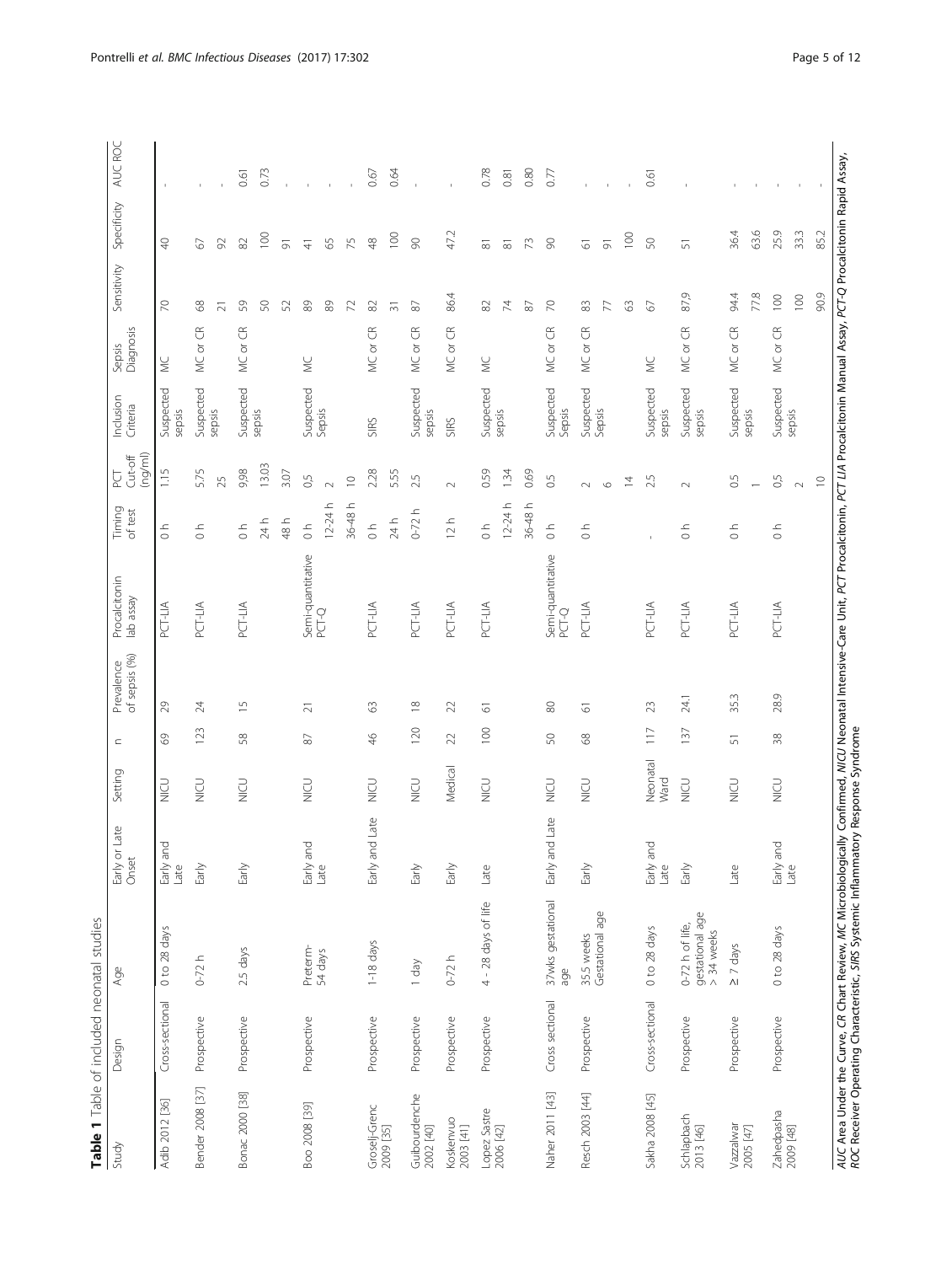<span id="page-5-0"></span>

| Study                                         | Design               | Age                                                                                                                                                                                                                                                                                          | Setting         |    | Prevalence<br>of sepsis | Procalcitonin Timing PCT Cut-off Inclusion Outcome<br>Vesse qel | of test              | (nq/ml) | Criteria | Diagnosis | ℅  | Sensitivity Specificity AUC ROC<br>S, |      |
|-----------------------------------------------|----------------------|----------------------------------------------------------------------------------------------------------------------------------------------------------------------------------------------------------------------------------------------------------------------------------------------|-----------------|----|-------------------------|-----------------------------------------------------------------|----------------------|---------|----------|-----------|----|---------------------------------------|------|
| Calò Carducci<br>2014 [49]                    | Prospective 2 months |                                                                                                                                                                                                                                                                                              | Hospital Ward   | 8  | 64                      | PCT-LIA                                                         | $\overline{0}$       | 0.55    | SIRS     | MC or CR  | 88 | 4                                     |      |
| Groselj-Grenc                                 |                      | Prospective 1 month-12                                                                                                                                                                                                                                                                       | ᅙ               | 36 | 67                      | PCT-LIA                                                         | $\frac{1}{2}$        | 0.28    | SIRS     | E         | 83 | Ю                                     | 0.83 |
| 2009 [35]                                     |                      | years                                                                                                                                                                                                                                                                                        |                 |    |                         |                                                                 | 24 h                 | 0.65    |          |           | ်ထ | 88                                    | 0.86 |
| Pourakbari 2010 [51] Prospective 42.8 +/- 3,5 |                      |                                                                                                                                                                                                                                                                                              | Hospital ward + | 58 | 20                      | PCT-Q                                                           | $\frac{1}{\sqrt{2}}$ | 50      | SIRS     | ⋚         | 5  |                                       |      |
|                                               |                      | months                                                                                                                                                                                                                                                                                       | Emergency Dept  |    |                         |                                                                 |                      |         |          |           |    | 80                                    |      |
|                                               |                      |                                                                                                                                                                                                                                                                                              |                 |    |                         |                                                                 |                      |         |          |           | 20 | 89                                    |      |
| Simon 2008 [50]                               |                      | Prospective 80 months +/-71                                                                                                                                                                                                                                                                  | PICU            | 8  | 39                      | PCT-LIA                                                         | 24 h                 | 50      | SIRS     | E         | 8  | 36                                    | 55   |
|                                               |                      |                                                                                                                                                                                                                                                                                              |                 |    |                         |                                                                 |                      | 25      |          |           | 89 | 74                                    |      |
|                                               |                      |                                                                                                                                                                                                                                                                                              |                 |    |                         |                                                                 |                      |         |          |           | 50 | 82                                    |      |
|                                               |                      | AUC Area Under the Curve, CR Chart Review, MC Microbiologically Confirmed, N(CU Neonatal Intensive-Care Unit, PCT Procalcitonin, PCT LIA Procalcitonin Manual Assay, PCT-Q Procalcitonin Rapid Assay, ROC Receiver<br>Operating Characteristic, S/RS Systemic Inflammatory Response Syndrome |                 |    |                         |                                                                 |                      |         |          |           |    |                                       |      |

**Table 2** Table of included paediatric studies

Table 2 Table of included paediatric studies

| j             |                               |
|---------------|-------------------------------|
|               |                               |
|               |                               |
| $\frac{1}{2}$ |                               |
| )<br> <br>    |                               |
|               |                               |
|               |                               |
|               |                               |
|               |                               |
| į             |                               |
|               |                               |
| $\frac{1}{2}$ |                               |
|               |                               |
|               |                               |
| j             |                               |
| j             |                               |
|               |                               |
| j<br>pica     | inca                          |
|               | j<br>Ś<br>ì<br>$\overline{a}$ |
|               |                               |
|               |                               |
|               |                               |
|               |                               |
|               |                               |
|               |                               |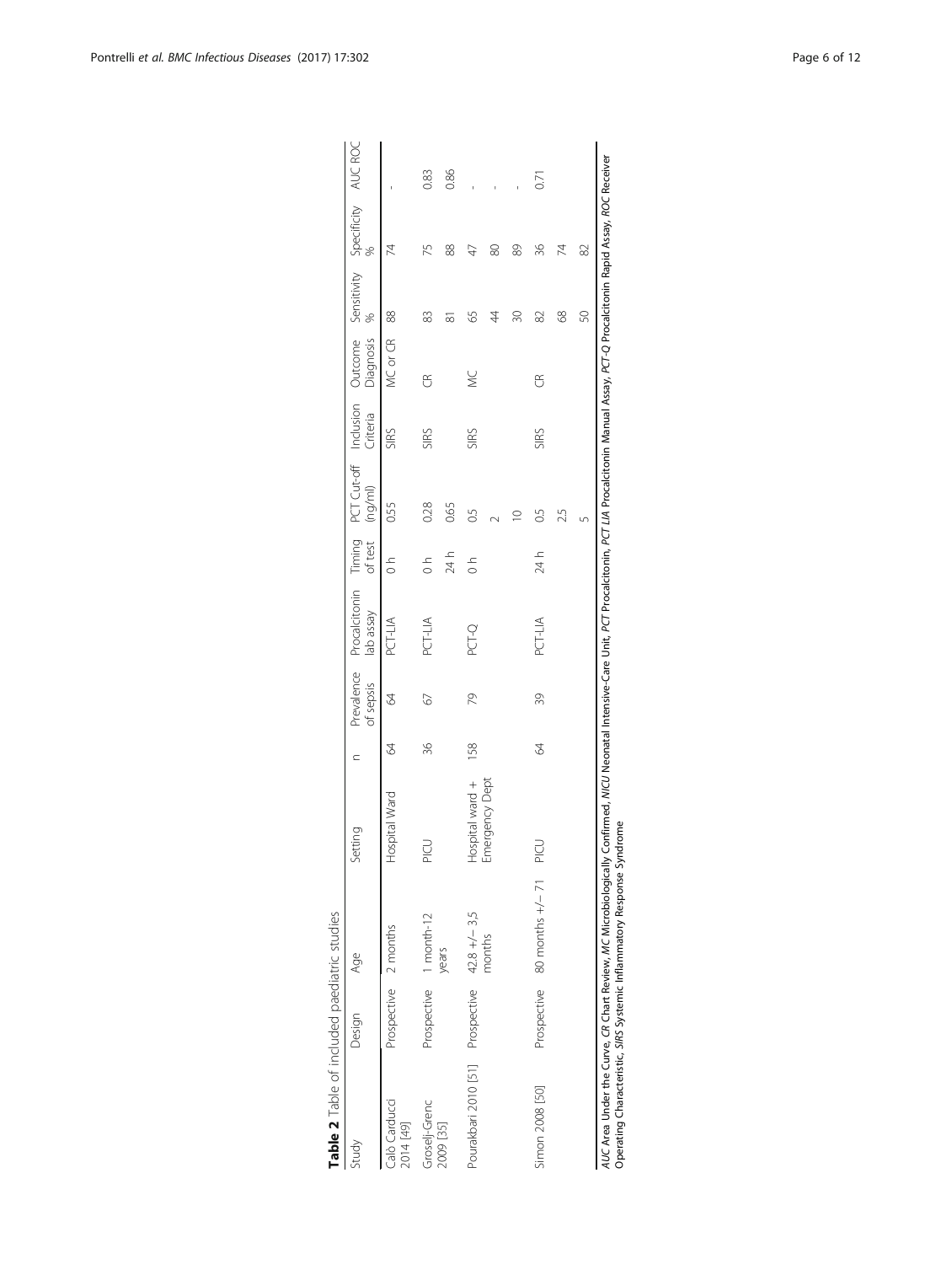<span id="page-6-0"></span>

|             | Table 3 Summary statistics of Procalcitonin for diagnosis of sepsis in neonatal age according the age of onset, and cut-off used in |
|-------------|-------------------------------------------------------------------------------------------------------------------------------------|
| the studies |                                                                                                                                     |

|             |                                                           | Onset                                                                                                                              |                                                | Summary statistics                                   |
|-------------|-----------------------------------------------------------|------------------------------------------------------------------------------------------------------------------------------------|------------------------------------------------|------------------------------------------------------|
| Cut-off     | Early                                                     | Early/Late                                                                                                                         | Late                                           |                                                      |
| $\langle$ 2 |                                                           | Boo 2008 (0.5)<br>Naher 2011 (0.5)<br>Zahedpasha 2009 (0.5)<br>Adib 2012 (1.15)                                                    | Lopez Sastre 2006 (0.59)<br>Vazzalwar 2004 (1) | $SE = 0.84$ (0.75; 0.90)<br>$SP = 0.51$ (0.37; 0.65) |
| $2 - 2.5$   | Resch 2003 (2)<br>Guibourdenche 2002 (2.5)                | Boo 2008 (2)<br>Zahedpasha 2009 (2)<br>Groselj-Grenc 2009 (2.28)<br>Sakha 2008 (2.5)<br>Koskenuovo 2003 (2)<br>Schlapbach 2013 (2) |                                                | $SE = 0.85$ (0.76; 0.90)<br>$SP = 0.54$ (0.38; 0.70) |
| >2.5        | Bender 2008 (5.75)<br>Resch 2003 (6)<br>Bonac 2000 (9.98) | Boo 2008 (10)<br>Groselj-Grenc 2009 (5.55)<br>Zahedpasha 2009 (10)                                                                 |                                                | $SE = 0.68$ (0.52; 0.80)<br>$SP = 0.85$ (0.70: 0.93) |

SE Sensitivity, SP Specificity, Actual cut-off reported in the brackets

results (see the Fig. [3\)](#page-7-0). Plotting the studies divided by cut-off subgroups and neonatal EOS or LOS in the ROC suggests that PCT accuracy changes considerably depending on the onset: neonates with EOS need a higher PCT cut-off, while neonates with LOS require a lower PCT cut-off (see Additional file [5](#page-9-0)).

The additional analyses performed on the four studies which included only neonates with suspected EOS at a PCT cut-off of ≥2.5 ng/ml identified a pooled sensitivity of 0.75 (95% CI 0.64; 0.84), and a pooled specificity of 0.83 (95% CI 0.71; 0.91) (see Additional files [6](#page-9-0) and [7\)](#page-9-0).

## Data synthesis in paediatric age

In the older patient group, it was only possible to metaanalyse studies using a PCT cut-off of <2.0 ng/ml: the pooled sensitivity was 0.78 (95% CI 0.66; 0.87) and the

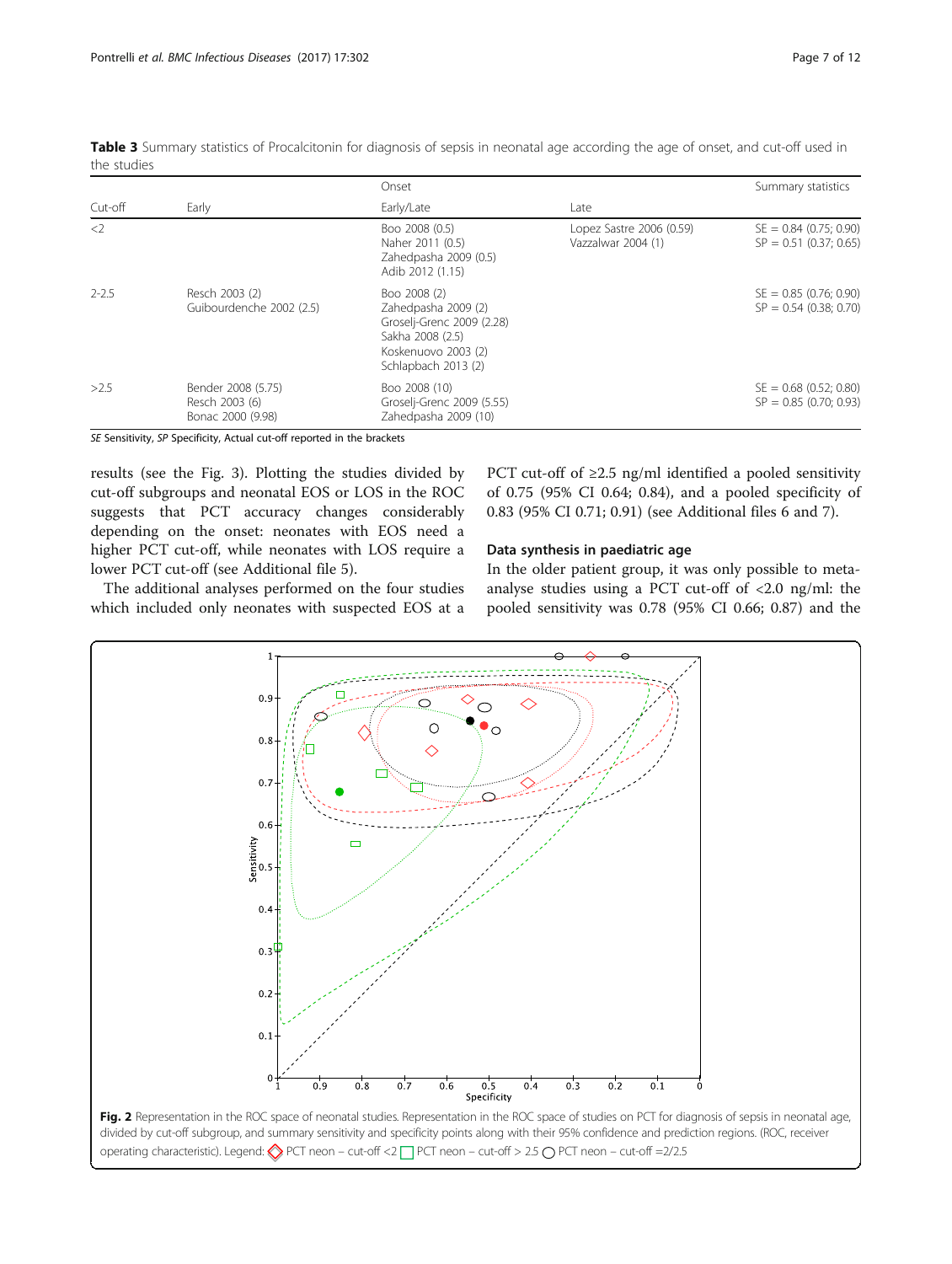<span id="page-7-0"></span>

Galbraith plot for neonatal studies. The standardised lnDOR = lnDOR/ se was plotted (y-axis) against the inverse of the se (1/se) (x-axis). A regression line going through the origin was calculated, together with 95% boundaries (starting at +2 and −2 on the y-axis). (DOR, diagnostic odds ratio)

pooled specificity of 0.57 (95% CI 0.40; 0.73). Figure 4 shows the study results in the paediatric age in the ROC space, broken down by cut-off subgroups, along with the 95% confidence and predictive regions for pooled sensitivity and specificity. The Galbraith plot does not show heterogeneity among the results (see the Fig. [5\)](#page-8-0). The data extracted for the analysis are presented extensively in the Additional file [8](#page-9-0). The forest plot for paediatric age is presented in the Additional file [9.](#page-9-0) Grouping neonates with suspected LOS and paediatric patients together allows for the assessment of PCT accuracy at the only cut-off of <2 ng/ml: the pooled sensitivity was 0.79 (95% CI 0.71; 0.85); the pooled specificity was 0.63 (95% CI 0.48; 0.75) (see the Additional file [10](#page-9-0) and the Additional file [11](#page-9-0)).

#### **Discussion**

This is the first systematic review assessing PCT accuracy for sepsis in neonates and children with suspected sepsis or SIRS excluding healthy subjects, and therefore providing more useful information for clinicians. According to our meta-analysis, PCT at the cut-off of 2-2.5 ng/ml shows the best sensitivity and moderate accuracy for the diagnosis of sepsis in neonates with suspected sepsis. The

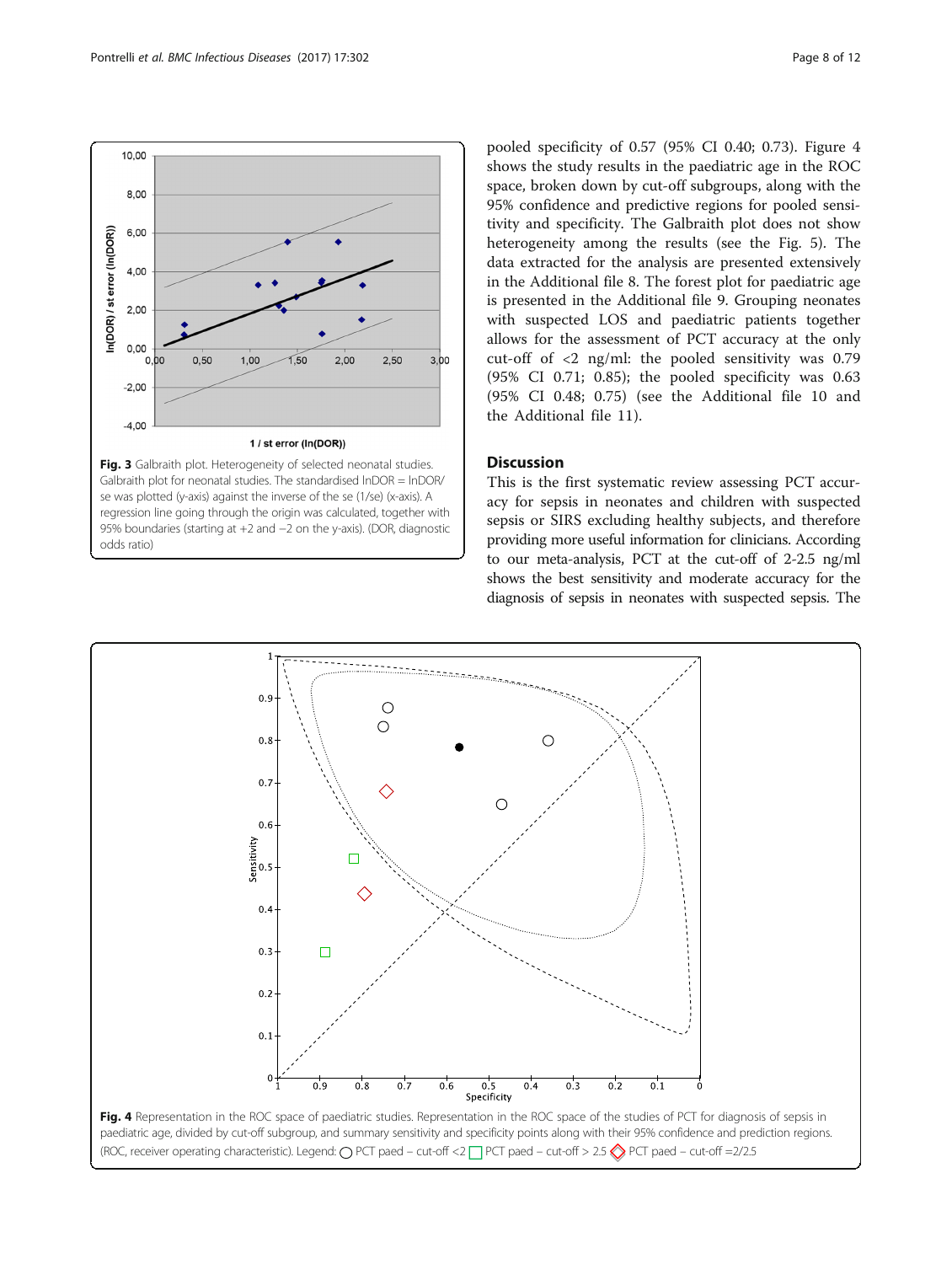<span id="page-8-0"></span>

sensitivity is high, but associated with a low specificity. Even if suboptimal, this could be considered acceptable, because of the high mortality rate of the condition, and the need to maintain a low false negative ratio.

In neonates, the PCT cut-off of <2 ng/ml shows a high sensitivity with a low specificity, similar to those of cutoff of 2-2.5 ng/mL; the PCT cut-off of >2.5 ng/ml shows lower, unacceptable values for sensitivity, and higher specificity. It is noteworthy to consider that studies on EOS with a PCT cut-off  $\langle 2 \rangle$  ng/ml were all grouped together with LOS, and the two studies focusing on LOS only [[42, 47\]](#page-10-0) found that the PCT at this cut-off had a better accuracy, higher specificity and similar sensitivity, if compared with studies grouping EOS and LOS. This suggests that the use of two different cut-offs could improve accuracy in these two populations: PCT cut-off could be higher for neonates with EOS than for neonates with LOS. This is consistent with existing studies on healthy neonates [\[14](#page-10-0), [29](#page-10-0)]. It is important that in future studies on EOS the diagnostic value of age-adjusted PCT cut-offs will be assessed in association with other serum biomarkers [[46,](#page-10-0) [53\]](#page-11-0).

Unfortunately, at present, there are not enough studies to perform a meta-analysis on the diagnostic accuracy of PCT at the cut-off of 2-2.5 ng/ml in older children with suspected sepsis or SIRS. In this population, the results on the PCT cut off of <2.0 ng/ml show an overall moderate accuracy, but the limited sample size and quality of the studies included indicate that further studies are needed and no clinical recommendation is possible at this stage. Additional analyses that considered the few studies only on EOS, and grouped together LOS and paediatric patients cannot overcome this limitation.

The study showed limitations linked to the current methodology of primary sepsis research, such as the non-uniform definition of sepsis: some studies considered sepsis only if confirmed by positive blood culture, microscopy or polymerase chain reaction (microbiologically confirmed) while others considered also "probable sepsis", after a complete review of the patient chart with assessment of clinical, radiological and laboratory data. We included studied that considered both microbiologically confirmed and probable sepsis, but they did not provide detailed information about how the infection was confirmed. In addition, blood samples were drawn without a precise timing (i.e. "at time of admission" or "before antibiotic therapy", which do not necessarily coincide). Furthermore, the scarcity of studies differentiating EOS and LOS in neonates hampered a more specific and informative analysis.

In 2016, a new definition of sepsis attributing a primary role to organ dysfunction was proposed in adults, aiming to offer greater consistency for epidemiological studies and clinical trials [[3\]](#page-9-0). In order to improve diagnosis and decrease the mortality of sepsis in neonatal and paediatric population, we need soon additional studies of high methodological quality, accounting the specificity of pathophysiology and age dependent variables.

#### Conclusions

In conclusion, in this study we show that PCT has an overall moderate accuracy for the diagnosis of sepsis in neonates with suspected sepsis at the cut-off of 2.0-2.5 ng/ml.

In order to deepen our scientific knowledge on the role of PCT in the diagnosis of neonatal and paediatric sepsis, larger, high quality studies are necessary. More specifically, we need studies responding to the Standards for Reporting of Diagnostic Accuracy (STARD) guidelines, with a previously published and registered protocol, and an adequate sample size. It would also be of paramount importance to include suspected sepsis and exclude healthy subjects, in order to provide more useful information for the clinicians, and be clearly able to differentiate neonates with EOS and LOS. An updated definition of sepsis for paediatric population, similarly to that one proposed for adults, which considers the different pathophysiology and age dependent variables and overrule the current heterogeneity is warranted.

#### Key messages

1. PCT shows a moderate diagnostic accuracy at the cutoff of 2-2.5 ng/ml for the diagnosis of sepsis in neonates with SIRS or suspected sepsis.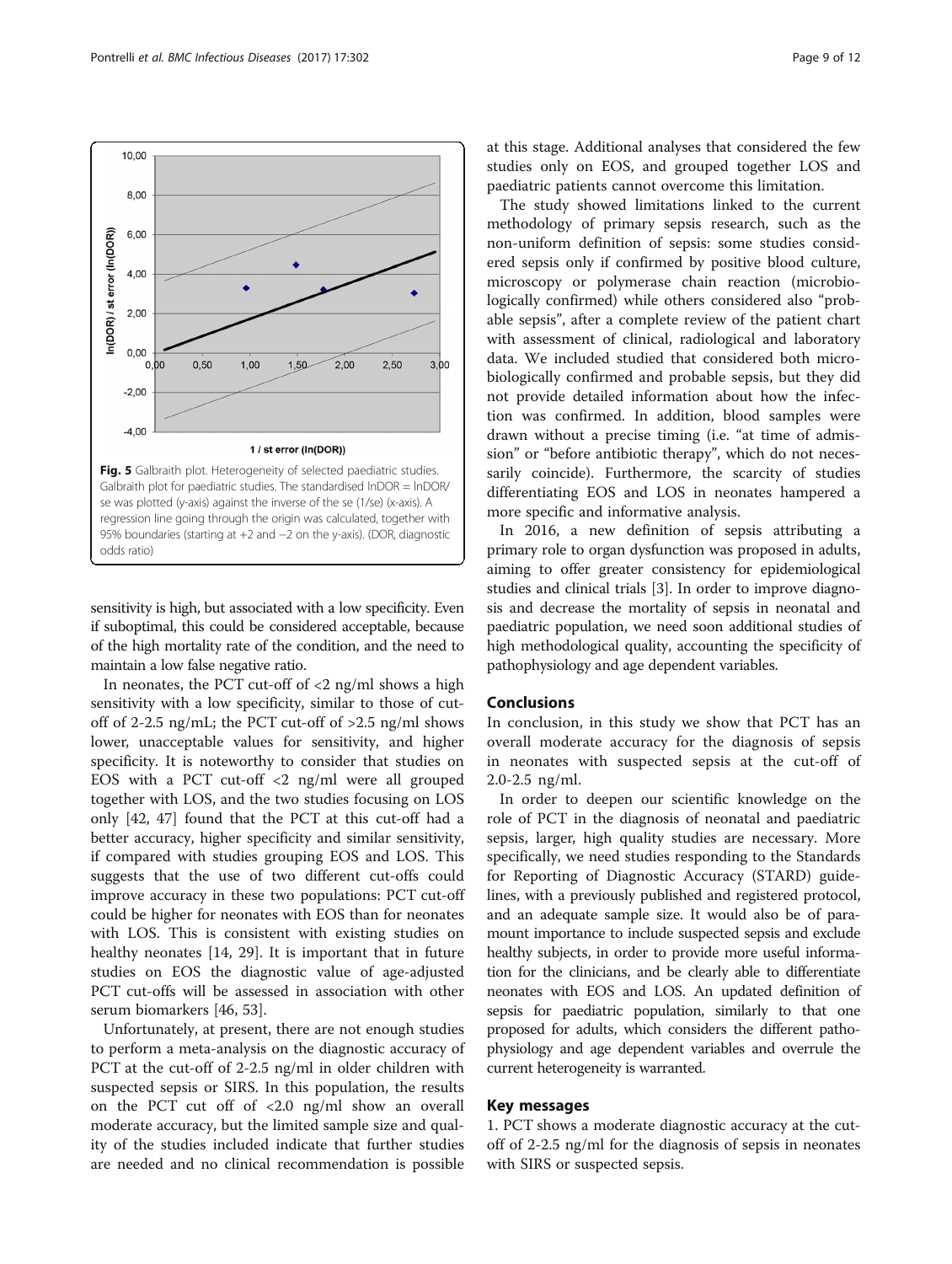<span id="page-9-0"></span>2. In neonates, the PCT values should be critically evaluated differentiating EOS and LOS.

3. Further studies with better methodological quality in older children with suspected sepsis evaluating the PCT cut-off of 2-2.5 ng/ml are warranted.

### Additional files

[Additional file 1:](dx.doi.org/10.1186/s12879-017-2396-7) Search strategy. (PDF 54 kb)

[Additional file 2:](dx.doi.org/10.1186/s12879-017-2396-7) Table of bias. Table of bias of neonatal and paediatric studies according to QUADAS-2. (PDF 84 kb)

[Additional file 3:](dx.doi.org/10.1186/s12879-017-2396-7) Table of included neonatal studies. CR, Chart review; DOR, diagnostic odds ratio; LR +, positive likelihood ratio; LR -, negative likelihood ratio; MC, Microbiologically confirmation; PCT, procalcitonin; SIRS, systemic inflammatory response syndrome; MC (Microbiologically confirmation). (PDF 130 kb)

[Additional file 4:](dx.doi.org/10.1186/s12879-017-2396-7) Forest plot of studies on PCT for diagnosis of sepsis in neonatal age. The forest plot represents in each study the sensitivity and the specificity of PCT, together with the 95% CI for diagnosis of sepsis in neonatal age stratified according cut-off subgroup. (CI, confidence interval; FP, false positive; FN, false negative; PCT, procalcitonin; TP, true positive; TN, true negative). (PDF 743 kb)

[Additional file 5:](dx.doi.org/10.1186/s12879-017-2396-7) Representation in the ROC space of neonatal studies divided in EOS and LOS. Representation in the ROC space of studies on PCT for diagnosis of sepsis in neonatal age, divided by cut-off subgroup and EOS/LOS. (ROC, receiver operating characteristic). (PDF 46 kb)

[Additional file 6:](dx.doi.org/10.1186/s12879-017-2396-7) Forest plot and summary statistics of studies on PCT for diagnosis of EOS. The forest plot represents in each study the sensitivity and the specificity of PCT, together with the 95% CI for diagnosis of EOS. (CI, confidence interval; FP, false positive; FN, false negative; PCT, procalcitonin; TP, true positive; TN, true negative). (PDF 323 kb)

[Additional file 7:](dx.doi.org/10.1186/s12879-017-2396-7) Representation in the ROC space of studies in EOS. Representation in the ROC space of studies on PCT for diagnosis of EOS. (ROC, receiver operating characteristic). (PDF 157 kb)

[Additional file 8:](dx.doi.org/10.1186/s12879-017-2396-7) Table of included paediatric studies. (DOR, diagnostic odds ratio; LR+, positive likelihood ratio; LR-, negative likelihood ratio; PCT, procalcitonin; SIRS, systemic inflammatory response syndrome; MC, Microbiologically confirmation; CR Chart Review). (PDF 19 kb)

[Additional file 9:](dx.doi.org/10.1186/s12879-017-2396-7) Forest plot of studies on PCT for diagnosis of sepsis in paediatric age. The forest plot represents in each study the sensitivity and the specificity of PCT, together with the 95% CI for diagnosis of sepsis in paediatric age stratified according cut-off subgroup. (PDF 377 kb)

[Additional file 10:](dx.doi.org/10.1186/s12879-017-2396-7) Forest plot and summary statistics of studies on PCT for diagnosis of LOS and paediatric sepsis. The forest plot represents in each study the sensitivity and the specificity of PCT, together with the 95% CI for diagnosis of LOS and paediatric sepsis. (CI, confidence interval; FP, false positive; FN, false negative; PCT, procalcitonin; TP, true positive; TN, true negative). (PDF 337 kb)

[Additional file 11:](dx.doi.org/10.1186/s12879-017-2396-7) Representation in the ROC space of studies in LOS and paediatric sepsis. Representation in the ROC space of studies on PCT for diagnosis in LOS and paediatric sepsis. (PDF 154 kb)

#### Abbreviations

AUC: Area under the curve; CI: Confidence interval; CR: Chart review; CRP: Creactive protein; EOS: Early onset sepsis; FN: False negative; FP: False positive; LOS: Late onset sepsis; MC: Microbiologically confirmation; NICU: Neonatal intensive-care unit; NPV: Negative predictive value; PCT LIA: Procalcitonin immunoluminometric assay; PCT: Procalcitonin; PCT-Q: procalcitonin semiquantitative rapid assay; PPV: Positive predictive value; QUADAS score: Quality Assessment Tool for Diagnostic Accuracy Studies; ROC: Receiver operating characteristic; SIRS: Systemic inflammatory response syndrome; STARD: Standard for Reporting of Diagnostic Accuracy; TN: True negative; TP: True positive

#### Acknowledgments

The research leading to these results has received funding from the European Union's Seventh Framework Programme for research, technological development and demonstration under grant agreement no. 261060 (Global Research in Paediatrics – GRiP network of excellence).

#### Funding

The research leading to these results has received funding from the European Union's Seventh Framework Programme for research; technological development and demonstration under grant agreement no. 261060 (Global Research in Paediatrics – GRiP network of excellence).

#### Availability of data and materials

This study is a systematic review. The primary studies are available in literature, and the summary tables have been included in or attached to the present manuscript.

#### Authors' contributions

GP, SL, PR, conceived of the study, and participated in its design and coordination and helped to draft the manuscript. FDC, RB performed the search strategy, extracted the data, provided methodological support and drafted the manuscript. RB, SB performed the statistical analyses. DA, MDL, SC, EF, VDF, VR, MDC, LG screened the search results, extracted the data and drafted the manuscript. AJ, FCC, EHD, AS, VDF, GC, participated in this study design, gave clinical expertise and revised thoroughly the drafted manuscript. MC revised the paper and participated in the new analyses in the review phase. All authors read and approved the final manuscript.

#### Competing interests

The author(s) declare that they have no competing interests.

#### Consent for publication

The authors provided their consent for publication.

#### Ethics approval and consent to participate

This study is a systematic review. The primary studies evaluated included a statement on ethics approval and consent.

#### Publisher's Note

Springer Nature remains neutral with regard to jurisdictional claims in published maps and institutional affiliations.

#### Author details

<sup>1</sup> Clinical Trial Unit, University Department of Paediatrics, Bambino Gesù Children's Hospital, IRCCS, Piazza Sant' Onofrio 4, 00100 Rome, Italy. <sup>2</sup>Institute of Psychiatry and Psychology, Catholic University of Sacred Heart, Largo Francesco Vito, 1, 00168 Rome, Italy. <sup>3</sup>Immunological and Infectious Disease Unit, University Department of Paediatrics, Bambino Gesù Children's Hospital, IRCCS, Piazza Sant' Onofrio 4, 00100 Rome, Italy. <sup>4</sup>Italian Cochrane Centre, Department of Diagnostic, Clinical and Public Health Medicine, University of Modena and Reggio Emilia, Modena, Italy. <sup>5</sup>Paediatric European Network for Treatment of AIDS, Via Giustiniani 3, 35128 Padova, Italy. <sup>6</sup>Department of Anaesthesiology and Intensive Care, Catholic University of Sacred Heart, Largo Francesco Vito, 1, 00168 Rome, Italy. <sup>7</sup>Department of Biomedicine and Prevention, University of Rome "Tor Vergata", Via Montpellier 1, 00133 Rome, Italy.

#### Received: 2 July 2016 Accepted: 11 April 2017 Published online: 24 April 2017

#### References

- 1. American College of Chest Physicians/Society of Critical Care Medicine Consensus Conference. Definitions for sepsis and organ failure and guidelines for the use of innovative therapies in sepsis. Crit Care Med. 1992;20(6):864–74.
- 2. Levy MM, Fink MP, Marshall JC, Abraham E, Angus D, Cook D, Cohen J, Opal SM, Vincent JL, Ramsay G, SCCM/ESICM/ACCP/ATS/SIS. 2001 SCCM/ESICM/ ACCP/ATS/SIS international sepsis definitions conference. Crit Care Med. 2003;31(4):1250–6.
- 3. Singer M, Deutschman CS, Seymour CW, Shankar-Hari M, Annane D, Bauer M, Bellomo R, Bernard GR, Chiche JD, Coopersmith CM, Hotchkiss RS, Levy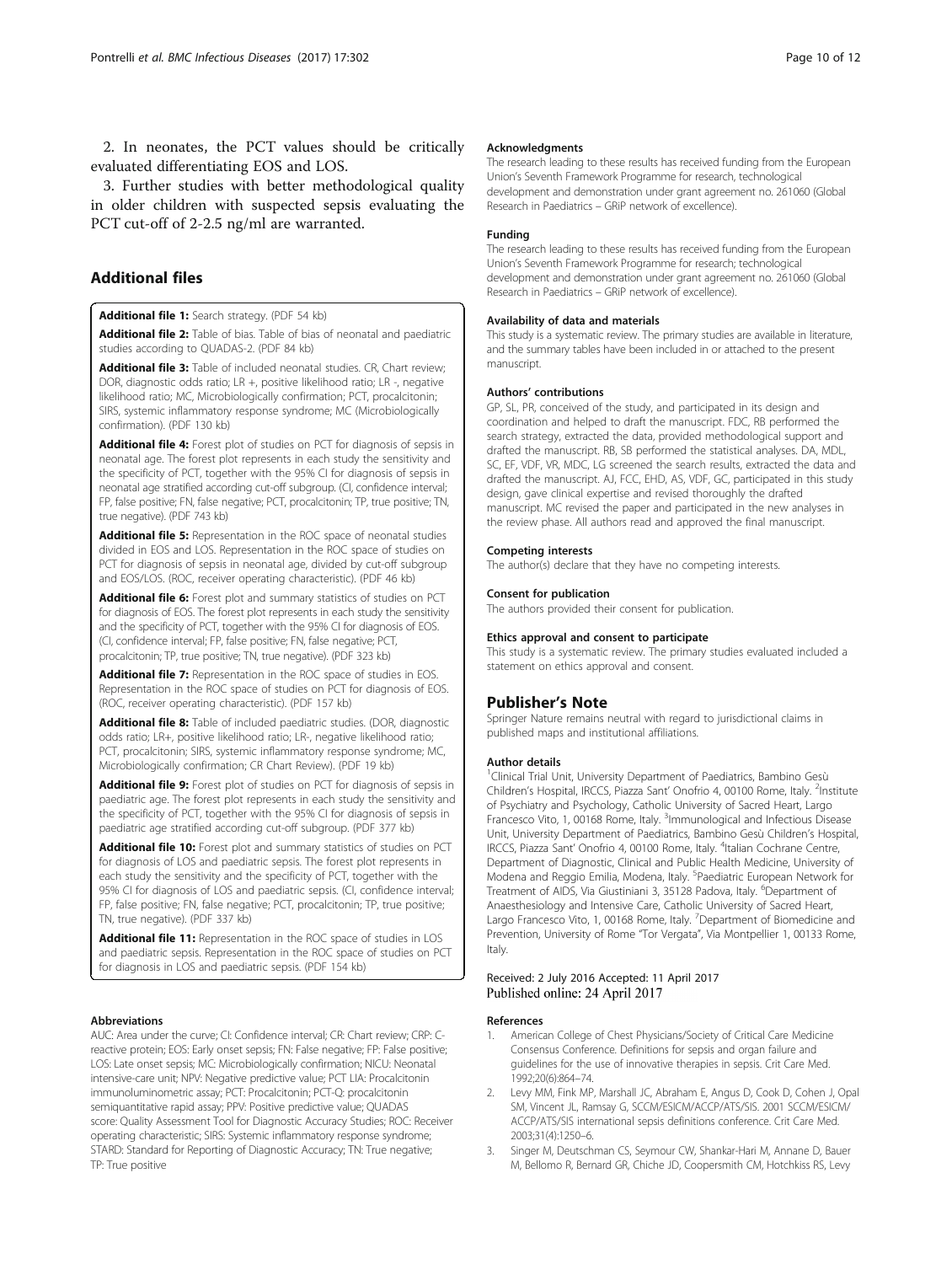<span id="page-10-0"></span>MM, Marshall JC, Martin GS, Opal SM, Rubenfeld GD, van der Poll T, Vincent JL, Angus DC. The third international consensus definitions for sepsis and septic shock (sepsis-3). JAMA. 2016;315(8):801–10.

- Reinhart K, Bauer M, Riedemann NC, Hartog CS. New approaches to sepsis: molecular diagnostics and biomarkers. Clin Microbiol Rev. 2012;25(4):609–34.
- 5. Goldstein B, Giroir B, Randolph A. International consensus conference on Paediatric sepsis: international paediatric sepsis consensus conference: definitions for sepsis and organ dysfunction in paediatrics. Pediatr Crit Care Med. 2005;6(1):2–8.
- 6. Plunkett A, Tong J. Sepsis in children. BMJ. 2015 Jun 9;350:h3017.
- Carrigan SD, Scott G, Tabrizian M. Toward resolving the challenges of sepsis diagnosis. Clin Chem. 2004;50(8):1301–14.
- 8. Sands KE, Bates DW, Lanken PN, Graman PS, Hibberd PL, Kahn KL, Parsonnet J, Panzer R, Orav EJ, Snydman DR, Black E, Schwartz JS, Moore R, Johnson Jr BL, Platt R, Academic Medical Center Consortium Sepsis Project Working Group. Epidemiology of sepsis syndrome in 8 academic medical centers. JAMA. 1997;278(3):234–40.
- 9. Povoa P, Coelho L, Almeida E, Fernandes A, Mealha R, Moreira P, Sabino H. C-reactive protein as a marker of infection in critically ill patients. Clin Microbiol Infect. 2005;11(2):101–8.
- 10. Pacifico L, Osborn JF, Natale F, Ferraro F, De Curtis M, Chiesa C. Procalcitonin in paediatrics. Adv Clin Chem. 2013;59:203–63.
- 11. Rowland T, Hilliard H, Barlow G. Procalcitonin: potential role in diagnosis and management of sepsis. Adv Clin Chem. 2015;68:71–86.
- 12. Pontrelli G, De Crescenzo F, Buzzetti R, Calò Carducci F, Jenkner A, Amodio D, De Luca M, Chiurchiù S, Haf Davies E, Simonetti A, Ferretti E, Della Corte M, Gramatica L, Livadiotti S, Rossi P. Diagnostic value of soluble triggering receptor expressed on myeloid cells in paediatric sepsis: a systematic review. Ital J Pediatr. 2016; in press
- 13. Fendler WM, Piotrowski AJ. Procalcitonin in the early diagnosis of nosocomial sepsis in preterm neonates. J Paediatr Child Health. 2008;44(3):114–8.
- 14. Chiesa C, Panero A, Rossi N, Stegagno M, De Giusti M, Osborn JF, Pacifico L. Reliability of procalcitonin concentrations for the diagnosis of sepsis in critically ill neonates. Clin Infect Dis. 1998;26(3):664–72.
- 15. Gendrel D, Assicot M, Raymond J, Moulin F, Francoual C, Badoual J, Bohuon C. Procalcitonin as a marker for the early diagnosis of neonatal infection. J Pediatr. 1996;128(4):570–3.
- 16. van Rossum AM, Wulkan RW, Oudesluys-Murphy AM. Procalcitonin as an early marker of infection in neonates and children. Lancet Infect Dis. 2004;4(10):620–30.
- 17. Wacker C, Prkno A, Brunkhorst FM, Schlattmann P. Procalcitonin as a diagnostic marker for sepsis: a systematic review and meta-analysis. Lancet Infect Dis. 2013;13(5):426–35.
- 18. Tang BM, Eslick GD, Craig JC, McLean AS. Accuracy of procalcitonin for sepsis diagnosis in critically ill patients: systematic review and meta-analysis. Lancet Infect Dis. 2007;7(3):210–7.
- 19. Assicot M, Gendrel D, Carsin H, Raymond J, Guilbaud J, Bohuon C. High serum procalcitonin concentrations in patients with sepsis and infection. Lancet. 1993;341(8844):515–8.
- 20. Garnacho-Montero J, Huici-Moreno MJ, Gutierrez-Pizarraya A, Lopez I, Marquez-Vacaro JA, Macher H, Guerrero JM, Puppo-Moreno A. Prognostic and diagnostic value of eosinopenia, C-reactive protein, procalcitonin, and circulating cell-free DNA in critically ill patients admitted with suspicion of sepsis. Crit Care. 2014;18(3):R116.
- 21. Masson S, Caironi P, Spanuth E, Thomae R, Panigada M, Sangiorgi G, Fumagalli R, Mauri T, Isgro S, Fanizza C, Romero M, Tognoni G, Latini R, Gattinoni L, ALBIOS Study Investigators. Presepsin (soluble CD14 subtype) and procalcitonin levels for mortality prediction in sepsis: data from the albumin Italian outcome sepsis trial. Crit Care. 2014;18(1):R6.
- 22. Prkno A, Wacker C, Brunkhorst FM, Schlattmann P. Procalcitonin-guided therapy in intensive care unit patients with severe sepsis and septic shock–a systematic review and meta-analysis. Crit Care. 2013;17(6):R291.
- 23. Uzzan B, Cohen R, Nicolas P, Cucherat M, Perret GY. Procalcitonin as a diagnostic test for sepsis in critically ill adults and after surgery or trauma: a systematic review and meta-analysis. Crit Care Med. 2006;34(7):1996–2003.
- 24. Kibe S, Adams K, Barlow G. Diagnostic and prognostic biomarkers of sepsis in critical care. J Antimicrob Chemother. 2011;66(Suppl 2):ii33–40.
- 25. Gattas DJ, Cook DJ. Procalcitonin as a diagnostic test for sepsis: health technology assessment in the ICU. J Crit Care. 2003;18(1):52–8.
- 26. Simonsen KA, Anderson-Berry AL, Delair SF, Davies HD. Early-onset neonatal sepsis. Clin Microbiol Rev. 2014;27(1):21–47.
- 27. Vouloumanou EK, Plessa E, Karageorgopoulos DE, Mantadakis E, Falagas ME. Serum procalcitonin as a diagnostic marker for neonatal sepsis: a systematic review and meta-analysis. Intensive Care Med. 2011;37(5):747–62.
- 28. Whiting PF, Rutjes AW, Westwood ME, Mallett S, Deeks JJ, Reitsma JB, Leeflang MM, Sterne JA, Bossuyt PM, QUADAS-2 Group. QUADAS-2: a revised tool for the quality assessment of diagnostic accuracy studies. Ann Intern Med. 2011 Oct 18;155(8):529–36.
- 29. Turner D, Hammerman C, Rudensky B, Schlesinger Y, Goia C, Schimmel MS. Procalcitonin in preterm infants during the first few days of life: introducing an age related nomogram. Arch Dis Child Fetal Neonatal Ed. 2006;91(4):F283–6.
- 30. Rossi P, Botgros R, et al. Report on the expert meeting on neonatal and Paediatric sepsis. 2010. [http://www.ema.europa.eu/docs/en\\_GB/document\\_](http://www.ema.europa.eu/docs/en_GB/document_library/Report/2010/12/WC500100199.pdf) [library/Report/2010/12/WC500100199.pdf](http://www.ema.europa.eu/docs/en_GB/document_library/Report/2010/12/WC500100199.pdf)
- 31. Reitsma JB, Glas AS, Rutjes AW, Scholten RJ, Bossuyt PM, Zwinderman AH. Bivariate analysis of sensitivity and specificity produces informative summary measures in diagnostic reviews. J Clin Epidemiol. 2005;58(10):982–90.
- 32. Macaskill P, Gatsonis C, Deeks JJ, Harbord RM, Takwoingi Y. Chapter 10: Analysing and Presenting Results. In: Deeks JJ, Bossuyt PM, Gatsonis C, editors. Cochrane Handbook for Systematic Reviews of Diagnostic Test Accuracy Version 1.0. The Cochrane Collaboration, 2010. Available from: [http://srdta.cochrane.org/.](http://srdta.cochrane.org/)
- 33. RevMan [Computer program]. Version 5.2. Copenhagen: The Nordic Cochrane Centre, The Cochrane Collaboration, 2012. [http://community.](http://community.cochrane.org/tools/review-production-tools/revman-5/about-revman-5) [cochrane.org/tools/review-production-tools/revman-5/about-revman-5](http://community.cochrane.org/tools/review-production-tools/revman-5/about-revman-5).
- 34. StataCorp. Stata statistical software: release 13. College Station: StataCorp LP: 2013.
- 35. Groselj-Grenc M, Ihan A, Pavcnik-Arnol M, Kopitar AN, Gmeiner-Stopar T, Derganc M. Neutrophil and monocyte CD64 indexes, lipopolysaccharidebinding protein, procalcitonin and C-reactive protein in sepsis of critically ill neonates and children. Intensive Care Med. 2009;35(11):1950–195836.
- 36. Adib M, Bakhshiani Z, Navaei F, Saheb Fosoul F, Fouladi S, Kazemzadeh H. Procalcitonin: a reliable marker for the diagnosis of neonatal sepsis. Iran J Basic Med Sci. 2012;15(2):777–82.
- 37. Bender L, Thaarup J, Varming K, Krarup H, Ellermann-Eriksen S, Ebbesen F. Early and late markers for the detection of early-onset neonatal sepsis. Dan Med Bull. 2008;55(4):219–23.
- 38. Bonac B, Derganc M, Wraber B, Hojker S. Interleukin-8 and procalcitonin in early diagnosis of early severe bacterial infection in critically ill neonates. Pflugers Arch. 2000;440(5 Suppl):R72–4.
- 39. Boo NY, Nor Azlina AA, Rohana J. Usefulness of a semi-quantitative procalcitonin test kit for early diagnosis of neonatal sepsis. Singap Med J. 2008;49(3):204–8.
- 40. Guibourdenche J, Bedu A, Petzold L, Marchand M, Mariani-Kurdjian P, Hurtaud-Roux MF, Aujard Y, Porquet D. Biochemical markers of neonatal sepsis: value of procalcitonin in the emergency setting. Ann Clin Biochem. 2002;39(Pt 2):130–5.
- 41. Koskenvuo MM, Irjala K, Kinnala A, Ruuskanen O, Kero P. Value of monitoring serum procalcitonin in neonates at risk of infection. Eur J Clin Microbiol Infect Dis. 2003;22(6):377–8.
- 42. Lopez Sastre JB, Perez Solis D, Roques Serradilla V, Fernandez Colomer B, Coto Cotallo GD, Krauel Vidal X, Narbona Lopez E, Garcia del Rio M, Sanchez Luna M, Belaustegui Cueto A, Moro Serrano M, Urbon Artero A, Alvaro Iglesias E, Cotero Lavin A, Martinez Vilalta E, Jimenez Cobos B, Grupo de Hospitales Castrillo. Procalcitonin is not sufficiently reliable to be the sole marker of neonatal sepsis of nosocomial origin. BMC Pediatr. 2006;6:16.
- 43. Naher BS, Mannan MA, Noor K, Shahiddullah M. Role of serum procalcitonin and C-reactive protein in the diagnosis of neonatal sepsis. Bangladesh Med Res Counc Bull. 2011;37(2):40–6.
- 44. Resch B, Gusenleitner W, Muller WD. Procalcitonin and interleukin-6 in the diagnosis of early-onset sepsis of the neonate. Acta Paediatr. 2003;92(2):243–5.
- 45. Sakha K, Husseini MB, Seyyedsadri N. The role of the procalcitonin in diagnosis of neonatal sepsis and correlation between procalcitonin and C-reactive protein in these patients. Pak J Biol Sci. 2008;11(14):1785–90.
- 46. Schlapbach LJ, Graf R, Woerner A, Fontana M, Zimmermann-Baer U, Glauser D, Giannoni E, Roger T, Muller C, Nelle M, Stocker M. Pancreatic stone protein as a novel marker for neonatal sepsis. Intensive Care Med. 2013;39(4):754–73.
- 47. Vazzalwar R, Pina-Rodrigues E, Puppala BL, Angst DB, Schweig L. Procalcitonin as a screening test for late-onset sepsis in preterm very low birth weight infants. J Perinatol. 2005;25(6):397–402.
- 48. Zahedpasha Y. AhmadpourKacho M, Hajiahmadi M, Haghshenas M. Procalcitonin as a marker of neonatal sepsis. Iran J Paediatric. 2009;19(2):117–22.